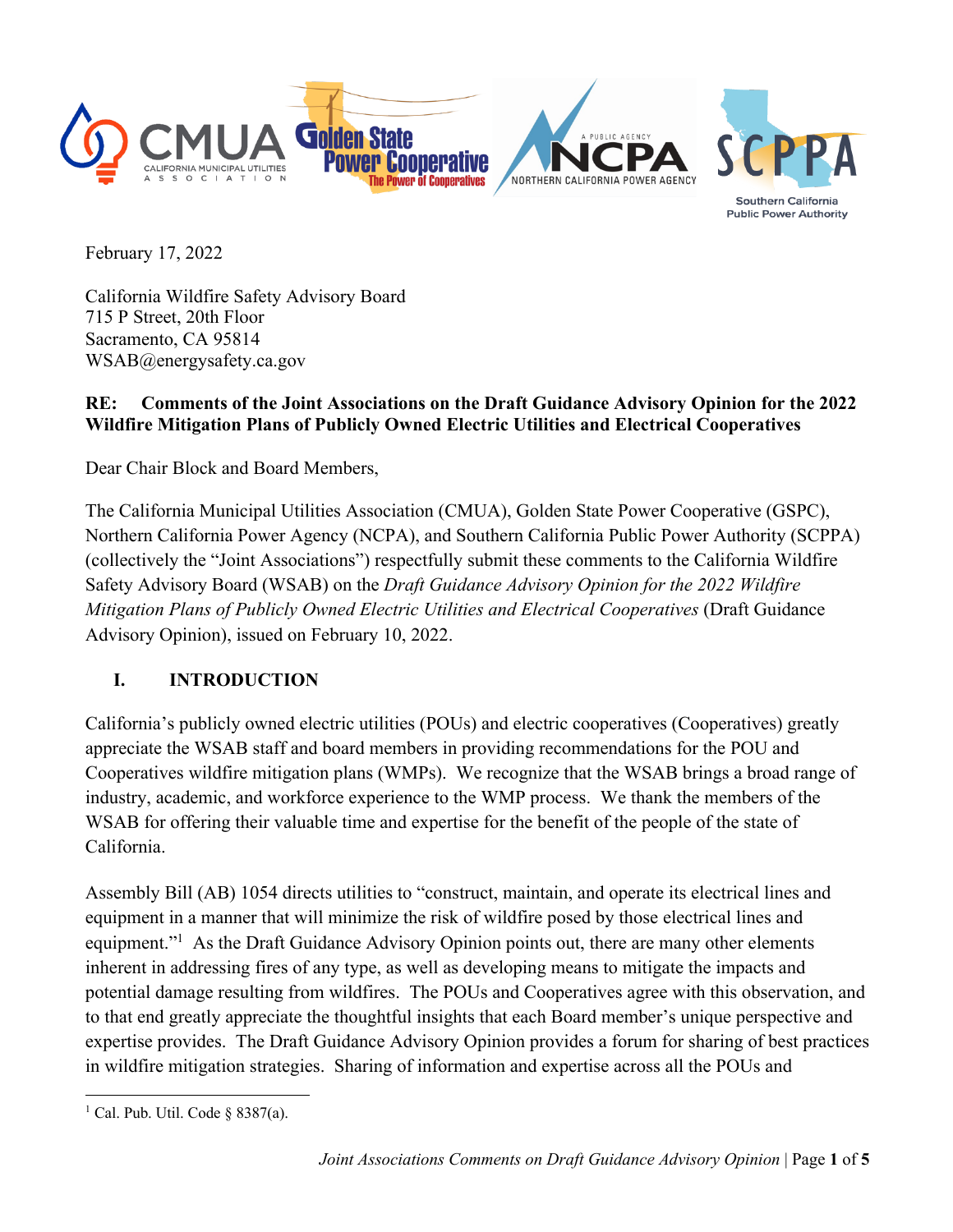Cooperatives is especially important given the broad range of POU and Cooperatives systems and risk factors.

The POUs and Cooperatives recognize that wildfire planning and response cover a broad range of matters that go beyond system hardening and vegetation management. Elements such as construction and safety standards for utility infrastructure, for example, are not specific to wildfire mitigation planning, but rather are part of the utility's overall system management practices. As more fully addressed herein, it is important to recognize that not all of the elements discussed in the Draft Guidance Advisory Opinion are appropriately addressed in the context of the utilities' WMPs. POUs and Cooperatives have a strong record of safely operating their systems within the communities they serve and are accountable to their customers and owners within those communities. As the Draft Guidance Advisory Opinion observes, there are many differences between the various POUs and Cooperatives. For example, not all utilities in this group are municipalities with jurisdiction to control land use policies, building code standards, and other elements that have an effect on wildfire threats and ensuing damage. It is important that each utility's WMP focuses on the practices that they can reasonably control and over which they have authority in order to "construct, maintain, and operate its electrical lines and equipment in a manner that will minimize the risk of wildfire posed by those electrical lines and equipment." These plans will necessarily be limited by instances where the utilities do not have control, such as 1) vegetation and fuel loading outside of utility rights-of-way, 2) state and federal land management practices, or 3) building and home design and construction standards.

POUs and Cooperatives play an important role in wildfire mitigation through ensuring the safe operation of their systems, consistent with state laws, regulatory and industry standards. Overall, wildfire mitigation, prevention, and response, takes a whole of government approach. POUs and Cooperatives, and utilities in general, cannot be, and should not be, responsible for broader wildfire efforts, such as those related to home hardening or preventing the spread of wildfires not caused by electrical equipment. Resolving those issues is in the general purview of the Legislature and Governor, who have been very active towards that end. Primarily, state spending on wildfire has grown substantially in recent years, including funding for wildfire resilience. For example, last year the state budget provided \$988 million for 20 different wildfire programs managed by 18 different departments. The Legislature has also been active in crafting new statewide laws that govern wildfire mitigation. For example, in 2019 the Legislature enacted AB 38 (Wood), which among other things, required the Office of Emergency Services and CalFire to administer the Wildfire Mitigation Program to provide financial assistance to create fire-resistant homes and structures. The 2021-22 budget provided \$25 million for the program and the Governor is proposing another \$25 million this year. Last year, the Legislature enacted AB 9 (Wood) to establish a deputy director of Community Wildfire Preparedness and Mitigation at CalFire who is "responsible for fire preparedness and mitigation missions of the Department of Forestry and Fire Protection." It also created the Regional Forest and Fire Capacity Program "to support regional leadership to build local and regional capacity and develop, prioritize, and implement strategies and projects that create fire adapted communities and landscapes by improving ecosystem health, community wildfire preparedness, and fire resilience." It also established a Community Wildfire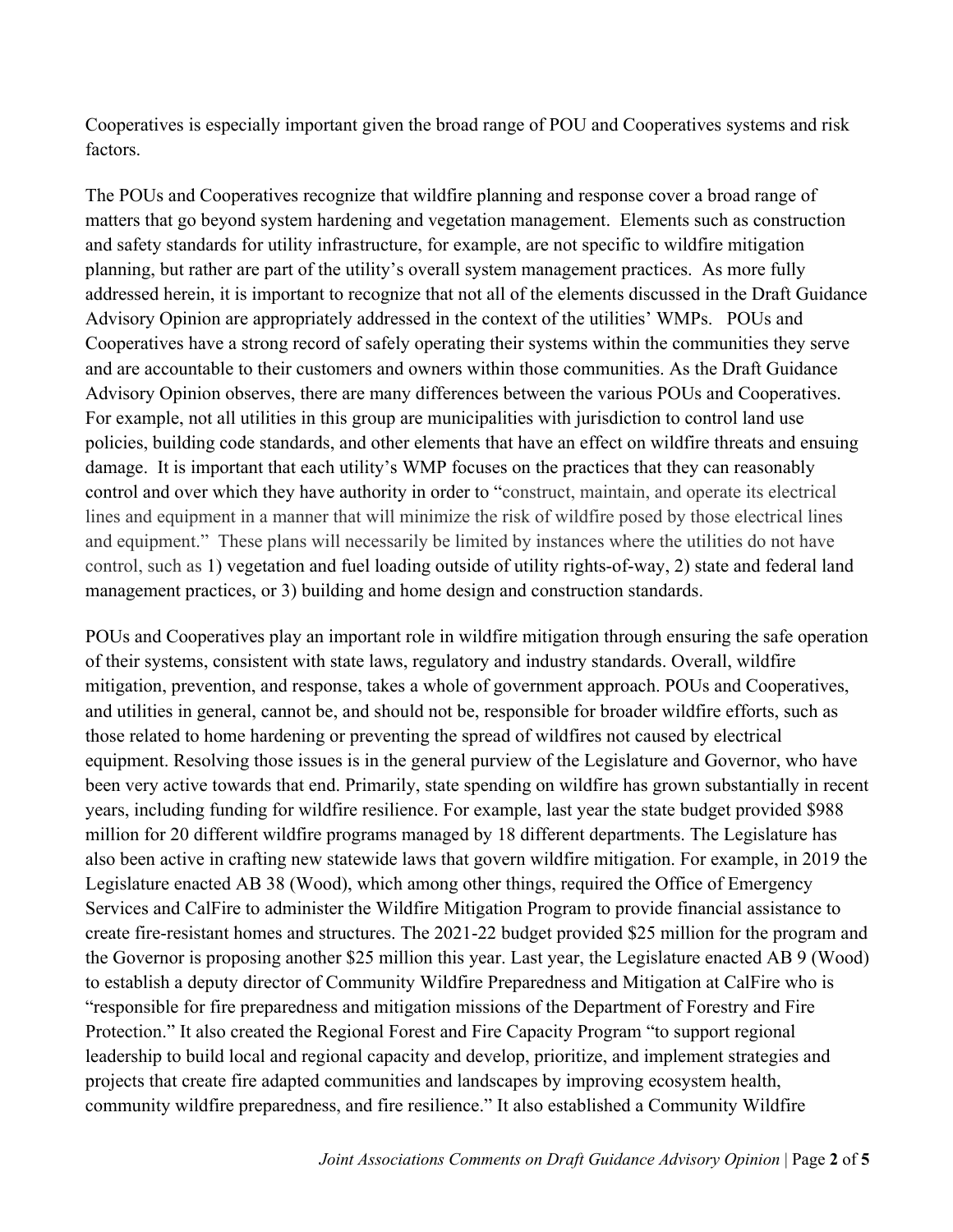Mitigation Assistance Program that will further identify home hardening programs to minimize impacts from wildfires. CalFire also administers the Fire Prevention Grant program, which provides funds for projects – like fuels reduction and fuel breaks – in and near fire threatened communities. Reducing the incidents of wildfires in California provide innumerable health and quality of life benefits, and cross all sectors of the state's economy. Despite these statewide benefits, the costs of programs and measures that must be employed to reduce the risk of wildfires are currently borne primarily by utility ratepayers. The POUs and Cooperatives believe that the skills and expertise of the board members make the WSAB uniquely qualified to advocate before the legislature for non-ratepayer funding for investments in wildfire-prevention technologies that would provide statewide benefits by lowering wildfire risk across all utilities.

#### **II. COMMENTS ON THE DRAFT GUIDANCE ADVISORY OPINION**

#### **A. POU and Cooperatives Responses to the WSAB's Guidance Advisory Opinion Will Vary Due to WMP Development Schedules and Governing Board Procedures**.

The POUs and Cooperatives appreciate the WSAB insights and recommendations, and will be evaluating those recommendations, and where appropriate, incorporating them into an upcoming WMP. However, due to each utility's internal timelines and processes, the timing for addressing the WSAB recommendations will vary. Each POU has a different process for developing its WMP, getting feedback from its community, and presenting its WMP to its governing board. Some POUs require extensive lead time to finalize their WMPs, and thus are already far along in their WMP development process. Additionally, some POUs have already submitted their WMPs. Therefore, there will be a varying degree to which POUs are able to be responsive to the requests in the 2022 Guidance Advisory Opinion. As noted in the draft, most POUs will be performing comprehensive revisions to their plans in 2023, and as such, responses to WSAB recommendations may more appropriately be addressed in the 2023 WMPs.

#### **B. The WMP is Not the Appropriate Document for Planning Communications During a Wildfire Emergency**.

The Draft Guidance Advisory Opinion seeks information about how the POUs and Cooperatives (as electric utilities) will communicate with customers during a wildfire emergency. This is both outside the scope of the WMP, as well as prohibited by emergency management personnel. As public agencies, POUs and cooperatives closely coordinate with local, regional, and state agencies during all emergencies, including wildfires. However, in their capacity as electric utilities, POUs and Cooperatives do not and should not take the lead in communicating to the public during an active wildfire. Indeed, POUs and Cooperatives, particularly those that are not municipalities, have no authority in this area, nor do they have the expertise. These communications are coordinated through the Standardized Emergency Management System (SEMS) structure, which is governed by state law and extensively coordinated at the state and local level. Some of the POUs and Cooperatives have had to deal directly with this issue during the last year. Utilities were advised that the local Sheriff's office was to be the sole communicator of whether evacuation is necessary and related matters. Communications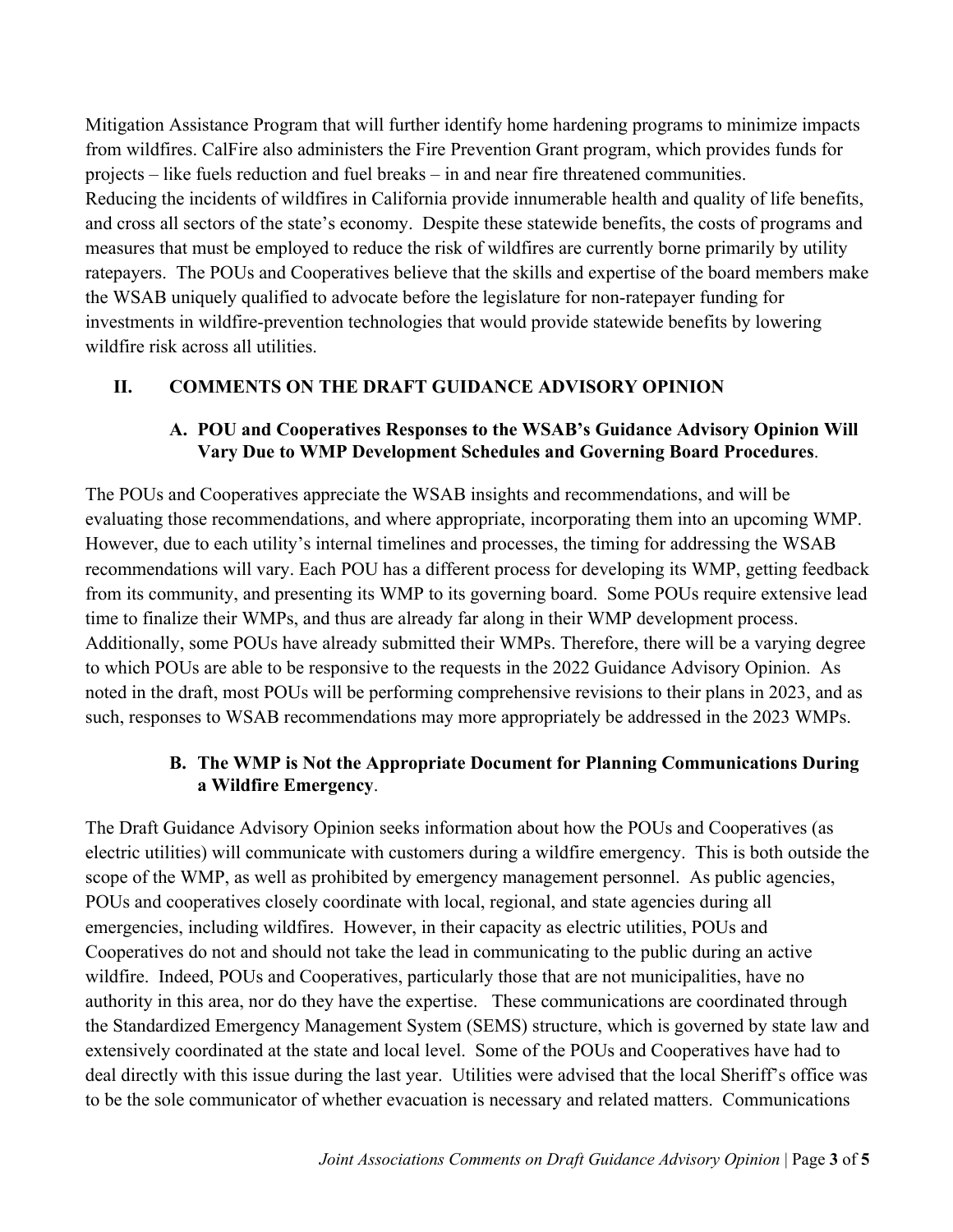by the utility that are outside of this structure could be counterproductive because those communications may not reflect the most up-to-date information and guidance from the agencies leading that emergency response effort. The WMPs should not focus on or address these types of communications, and instead, electric utilities should continue to work within the existing emergency response structures and programs already in place. Emergency communications should be left to the emergency responders and safety agencies and departments with the knowledge, training, expertise, and resources to deploy such emergency communications, and not to the utilities.

### **C. The WMP is Not the Appropriate Document for General Reliability Planning of the POUs**.

POUs have independent obligations to meet certain resource adequacy standards based on different scenarios. While the loss of a generation asset or transmission line due to a wildfire can impact a POU's ability to serve its customers, that planning function is fundamentally separate from the purpose and subject matter of these WMPs. A POU will often not play any role in the maintenance and mitigation measures that affect those assets, and instead, the POU's obligation is to appropriately plan for those scenarios, not to try to reduce the underlying likelihood of the event. Further, this type of resource planning is outside the role of the WSAB and its area of expertise. WMPs should focus on the mitigation measures that POUs can take for their own assets, in their own service territories.

### **D. The OEIS List of Independent Evaluators Was Not Created for POUs and POUs Are Not Limited to OEIS List**.

Public Utilities Code Section 8387 gives POUs and Cooperatives the full discretion to select the appropriate Independent Evaluator (IE) for evaluating the their WMPs, and POUs and Cooperatives are not required to use the OEIS-approved list of IEs. Further, the scope and function of the investor-owned utility (IOU) IEs is fundamentally different from the role of the IE for POUs and Cooperatives. For the IOUs, the IEs are charged with assessing the IOU's compliance with its own plan, <sup>2</sup> serving more of an audit function. In contrast, POU and Cooperative IEs are tasked with evaluating the "comprehensiveness" of the POU's or the Cooperative's plan.<sup>3</sup> This scope suggests that an expert evaluation of the plan elements meets this statutory requirement and that an in-the-field detailed audit is not required. Given the role of the POU and Cooperative IEs, local fire agencies are an appropriate entity to provide this service because of their clear experience in evaluating local fire risks and fire behavior. A local fire agency also has a vested interest in assisting the utility with wildfire mitigation planning in order to better protect the community from fires.

Additionally, the OEIS list is very limited and if POUs and Cooperatives were to rely on these entities, it could be logistically challenging for the POUs, Cooperatives, and IOUs to complete the reviews in a timely manner. Furthermore, there is no definitive statutory requirement for the WMPs to be submitted

<sup>&</sup>lt;sup>2</sup> Cal. Pub. Util. Code § 8386.3(c)(2)(B)(i).

 $3$  Cal. Pub. Util. Code  $\frac{8}{9}$  8387(c).